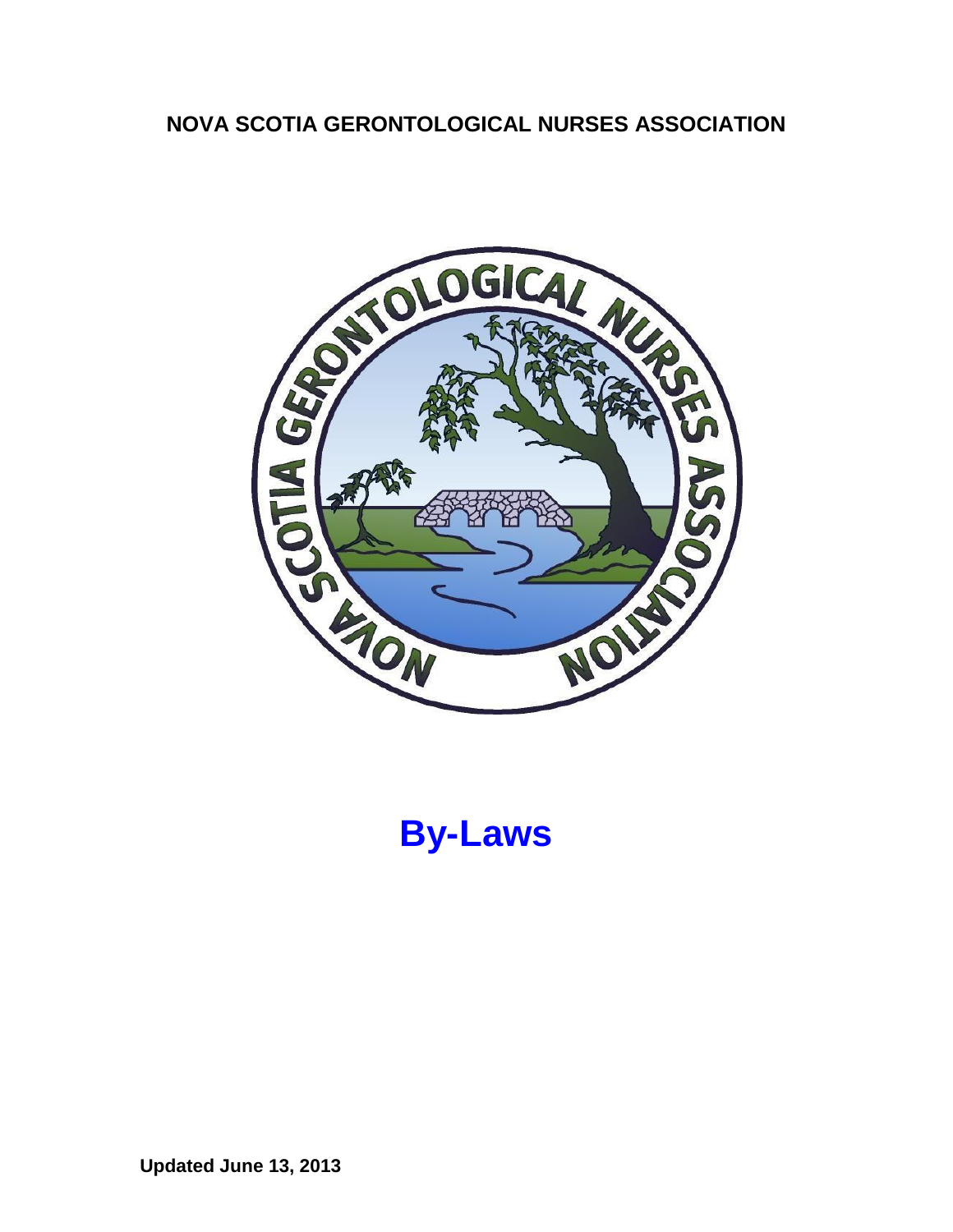# **TABLE OF CONTENTS**

| <b>ARTICLE #1</b>  | <b>NAME</b>                    | 3              |
|--------------------|--------------------------------|----------------|
| <b>ARTICLE #2</b>  | <b>AFFILIATIONS</b>            | 3              |
| <b>ARTICLE #3</b>  | <b>OBJECTIVES</b>              | $\overline{3}$ |
| <b>ARTICLE #4</b>  | <b>MEMBERS AND DUES</b>        | $3 - 4$        |
| <b>ARTICLE #5</b>  | <b>REGIONS</b>                 | $4-5$          |
| <b>ARTICLE #6</b>  | <b>OFFICERS</b>                | 5              |
| <b>ARTICLE #7</b>  | THE EXECUTIVE COMMITTEE        | 6              |
| <b>ARTICLE #8</b>  | <b>COMMITTEES</b>              | $6 - 7$        |
| <b>ARTICLE #9</b>  | <b>MEETINGS</b>                | $7 - 8$        |
| <b>ARTICLE #10</b> | <b>RESOLUTIONS</b>             | 8              |
| <b>ARTICLE #11</b> | <b>ELECTION PROCEDURE</b>      | 9              |
| <b>ARTICLE #12</b> | <b>FINANCE AND ACCOUNTING</b>  | $9 - 10$       |
| <b>ARTICLE #13</b> | <b>PARLIAMENTARY AUTHORITY</b> | 10             |
| <b>ARTICLE #14</b> | <b>AMENDMENTS OF BYLAWS</b>    | 10             |
| <b>ARTICLE #15</b> | <b>DISSOLUTION</b>             | 10             |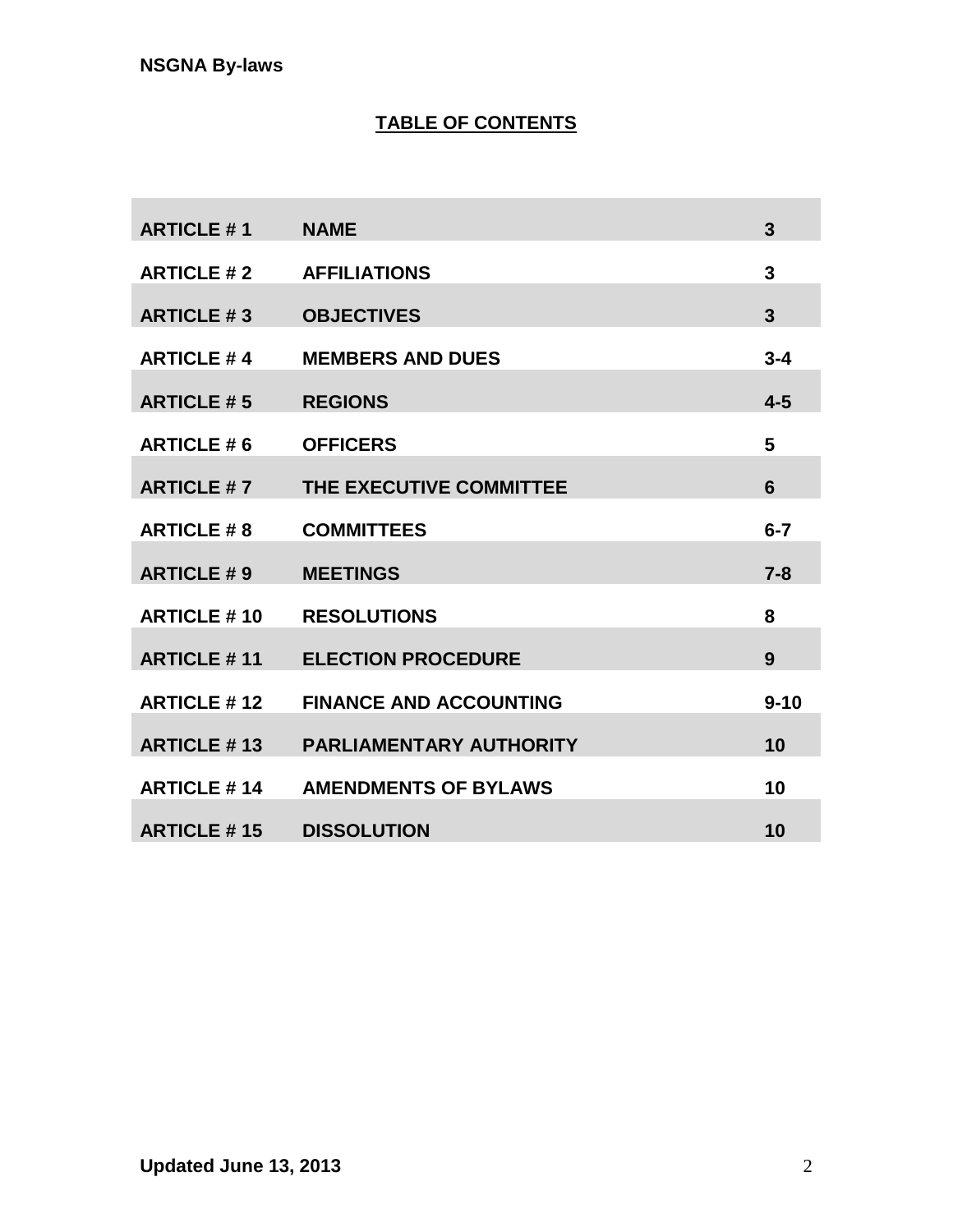# **BYLAWS- NOVA SCOTIA GERONTOLOGICAL NURSES ASSOCIATION**

# **Article #1 NAME**

 The name of the society shall be Nova Scotia Gerontological Nurses Association (NSGNA) herein after referred to as the Association.

# **Article #2 AFFILIATIONS**

 The association shall be a professional Practice Group of the College of Registered Nurses of Nova Scotia. The Association shall be represented by the President (or designate) on the Canadian Gerontological Nursing Association Board.

# **Article #3 OBJECTIVES**

- 1. To promote high standards of gerontological nursing practice.
- 2. To promote educational programs in gerontological nursing.
- 3. To participate in affairs which promote the health of older adults.
- 4. To promote networking opportunities for nurses.
- 5. To promote and disseminate gerontological nursing research.
- 6. To present the views of the Association to government, education, professional and other appropriate bodies.

# **Article #4 MEMBERS AND DUES**

## **Section 1**

 Membership in the Association shall be available to nurses who are active practicing members and non-practicing members of CRNNS. and CLPNNS. Privileges of active practicing members include:

- **a)** Voting rights
- **b)** The right to hold office

## **Section 2**

 Associate members are consultants or resource people, but do not imply that they are members of the Association. Resource people may be asked to sit on a specific committee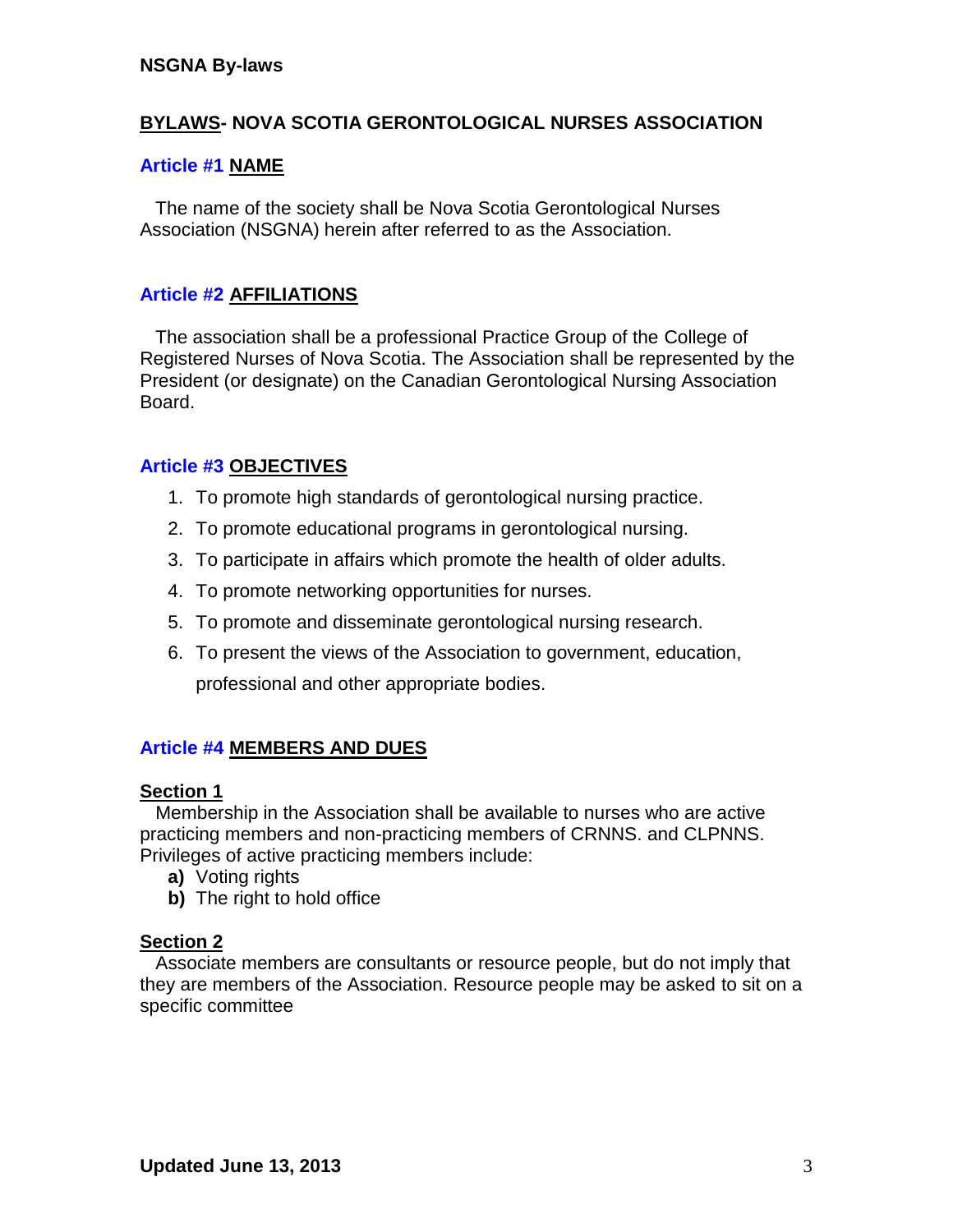## **Section 3**

 Student associate member shall consist of any undergraduate nursing student enrolled in a recognized institution in a province or territory in Canada studying towards Registered Nurse, Licensed Practical Nurse, Registered Practical Nurse or Registered Psychiatric Nurse designation with the province or territorial regulatory body may become an associate of the Association upon payment of an annual fee of such an amount or amounts as may, from time to time, be fixed by resolution of the board and ratified by the members voting at the annual General Meeting.

Associates shall be entitled only to those rights and privileges of the association as may, from time to time, be determined by resolution of the Board of Directors and shall receive a certificate identifying such person as an associate thereof.

## **Retired membership**

Shall consist of any member of the Association who is not in paid employment and who has

- a) Reached the age of 60; or
- b) Reached the age of 55 and maintained regular membership in the Association or other provincial gerontological nursing associations for a total of 15 years, may become a retired member. A retired member shall have all of the rights and privileges of regular member.

## **Section 4**

 Annual membership fees of the association shall be recommended by the board and approved by the voting membership at the General meeting of the Association.

#### **Section 5**

 The annual dues shall be payable at the beginning of each membership year (April 1 - March 31); those whose dues are not paid within that date thereafter shall be automatically dropped from membership in the association. No dues shall be pro-rated as to time of joining or resigning from the Association.

## **Article #5 REGIONS**

#### **Section 1**

The Province shall be divided into nine district health authorities, based on geographical and other pertinent considerations. The boundaries may be amended from time to time by the Executive Committee

#### **Section 2**

The District Health Authorities are designed to permit each member to participate in the affairs of the Association and to promote communication between all levels of the Association. There shall be a DHA representative from each district.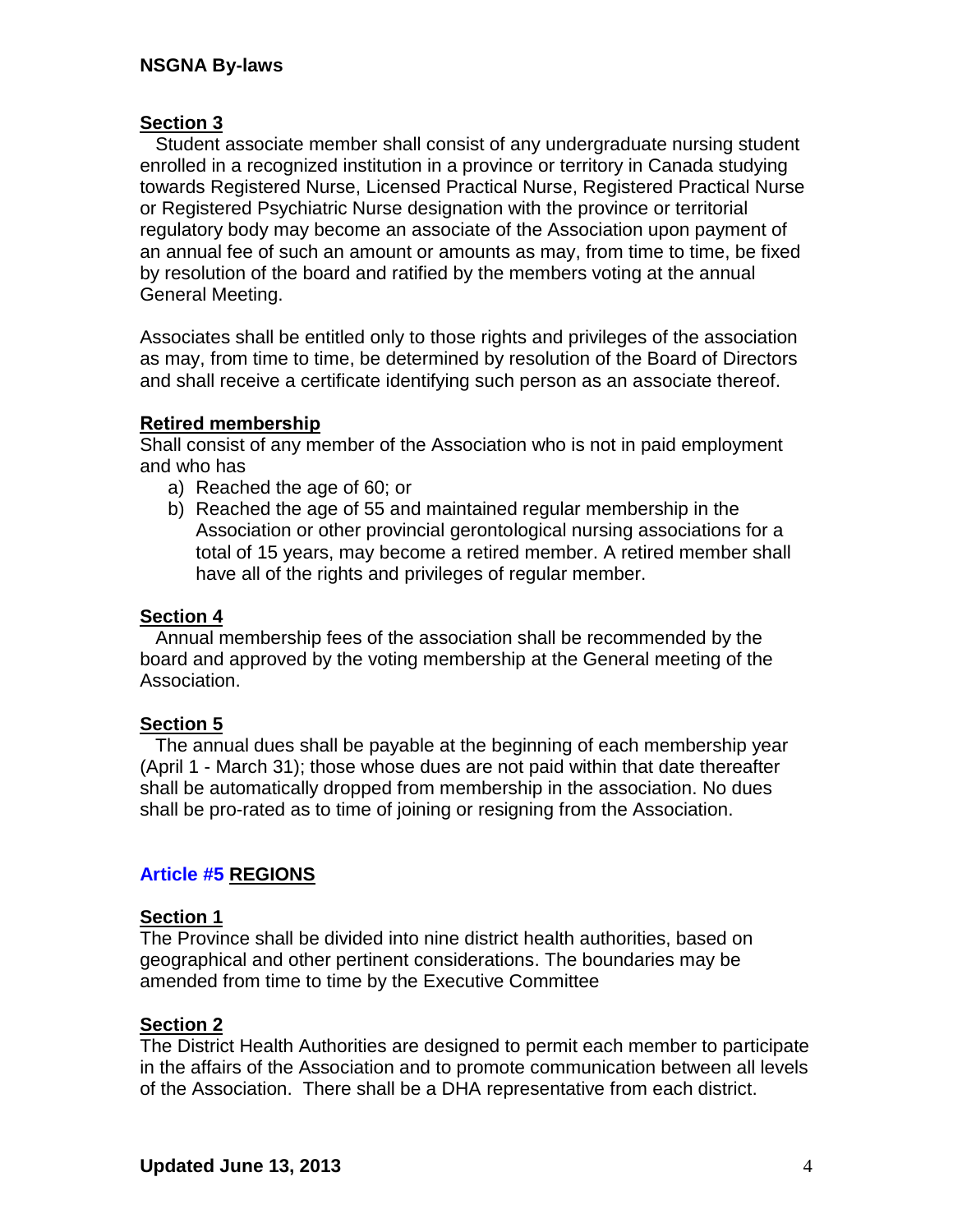# **Section 3**

# **The District Health Authorities shall include:**

- 1) The South Shore District 1. It includes Queens County and Lunenburg counties.
- 2) South West District 2. It includes Shelburne, Yarmouth and Digby counties.
- 3) Annapolis Valley District 3.It includes Annapolis and Kings counties.
- 4) Colchester East Hants District 4. It includes Hants and Colchester counties.
- 5) Cumberland District 5. It includes Cumberland county.
- 6) Pictou County District 6**.** It includes Pictou county.
- 7) Guysborough Antigonish District 7.It includes Guysborough, Antigonish, Richmond and the southern portion of Inverness counties.
- 8) Cape Breton District 8. It includes Victoria, Cape Breton and rest of Inverness counties.

9) Capital - District 9**.** It includes Halifax and the western portion of Hants counties.

# **Article #6 OFFICERS**

# **Section 1**

 The affairs of the Association shall be managed by a Board which shall be composed of the following members:

- **President (who acts as chairperson)**
- **President Elect**
- **Past President**
- **Secretary**
- **Treasurer**
- Regional Representatives as outlined in Article V/Section 3.

# **Section 2**

 The slate of officers shall conduct affairs of NSGNA within the body of the Executive Committee. These persons shall hold office for a term of two (2) years or until their successors are elected or appointed. The term of office shall begin at the conclusion of the annual meeting. No officer shall be eligible to serve more than two (2) consecutive terms in the same office.

# **Section 3**

 Election of the President-Elect, Secretary, and Treasurer of the Executive Committee shall be held at the General Meeting of NSGNA.

# **Section 4**

 In the event that any officer is unable to complete a term of office, the Executive shall appoint a member of the Association to the vacated office for the remainder of the designated term until a new slate of officers is elected.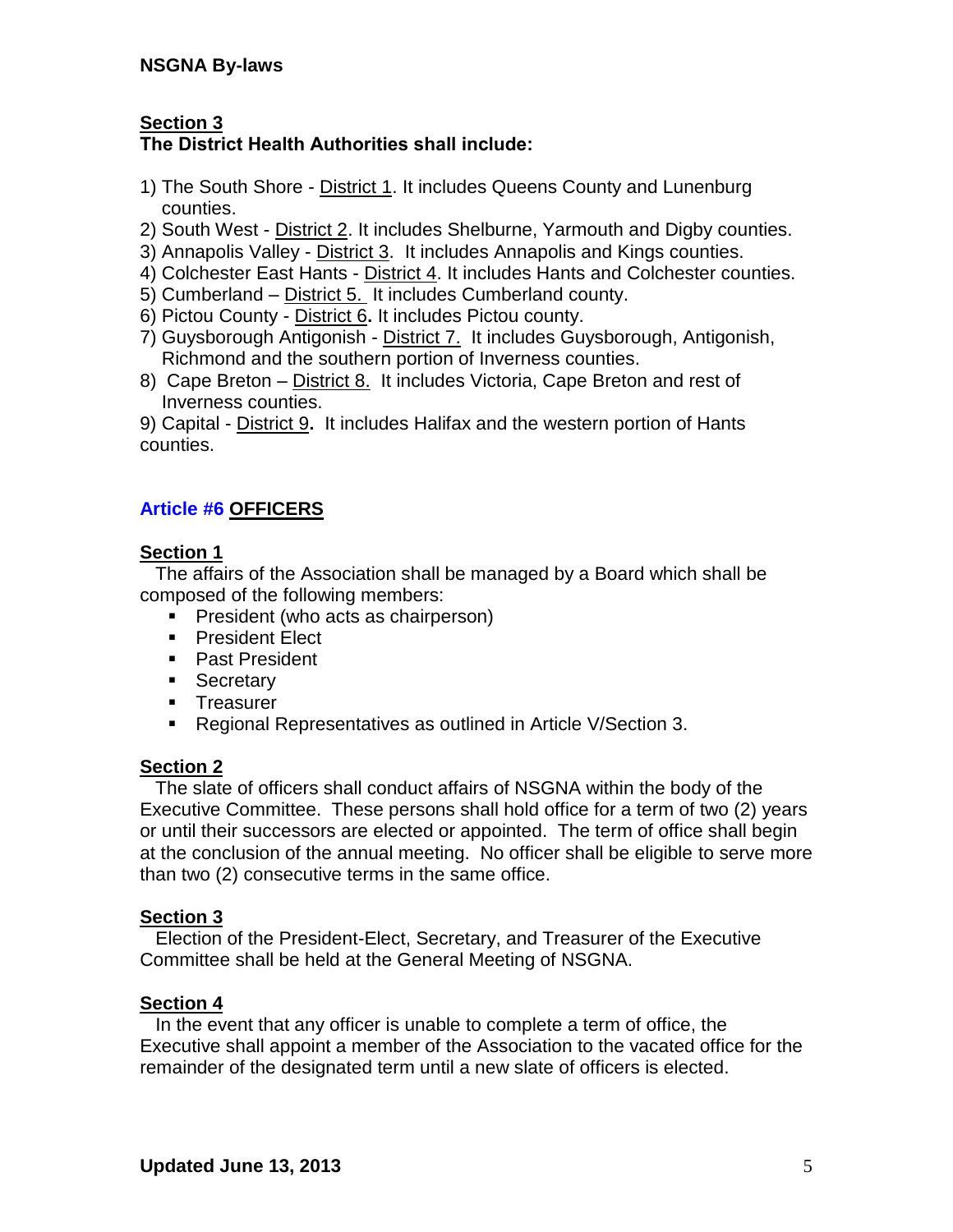## **Section 5**

 An Elective Committee Officer may tender her/his resignation by written notice to the elective Committee along with Executive Committee document, assets and property of NSGNA.

## **Section 6**

 If a vacancy on the Board occurs during an election term of office, the Board shall appoint a member of the Association to the vacated office for the remainder of the designated term.

# **Article #7 THE EXECUTIVE COMMITTEE**

## **Section 1**

The Members of the Board shall constitute the Executive Committee.

## **Section 2**

 The Executive Committee shall have and exercise all the powers and perform the normal functions of the Association between the General Meetings, fix the hour and place of meetings, make recommendations to the Association and shall perform such duties as are specified in the bylaws. The Executive Committee shall be subject to the orders of the Association, and none of its acts shall conflict with action taken by the Association.

## **Section 3**

 The Officers of the executive Committee shall perform the duties prescribed by these bylaws and by the parliamentary authority adopted by the Association.

#### **Section 4**

A quorum shall be 60% of filled positions.

## **ARTICLE #8 COMMITTEES**

#### **Section 1**

A Nominating Committee shall consist of three members:

- **a)** The Past President who shall act as chairperson.
- **b)** Two (2) members elected by the membership at a general meeting proceeding the year of elections.

They shall be responsible for the preparation of a slate of officers for the voting body at the general meeting. The committee shall administer election procedures as described in Article XI.

#### **Section 2**

 A Public Relations Committee shall consist of a chairperson appointed by the President promptly after the general meeting. Committee members shall be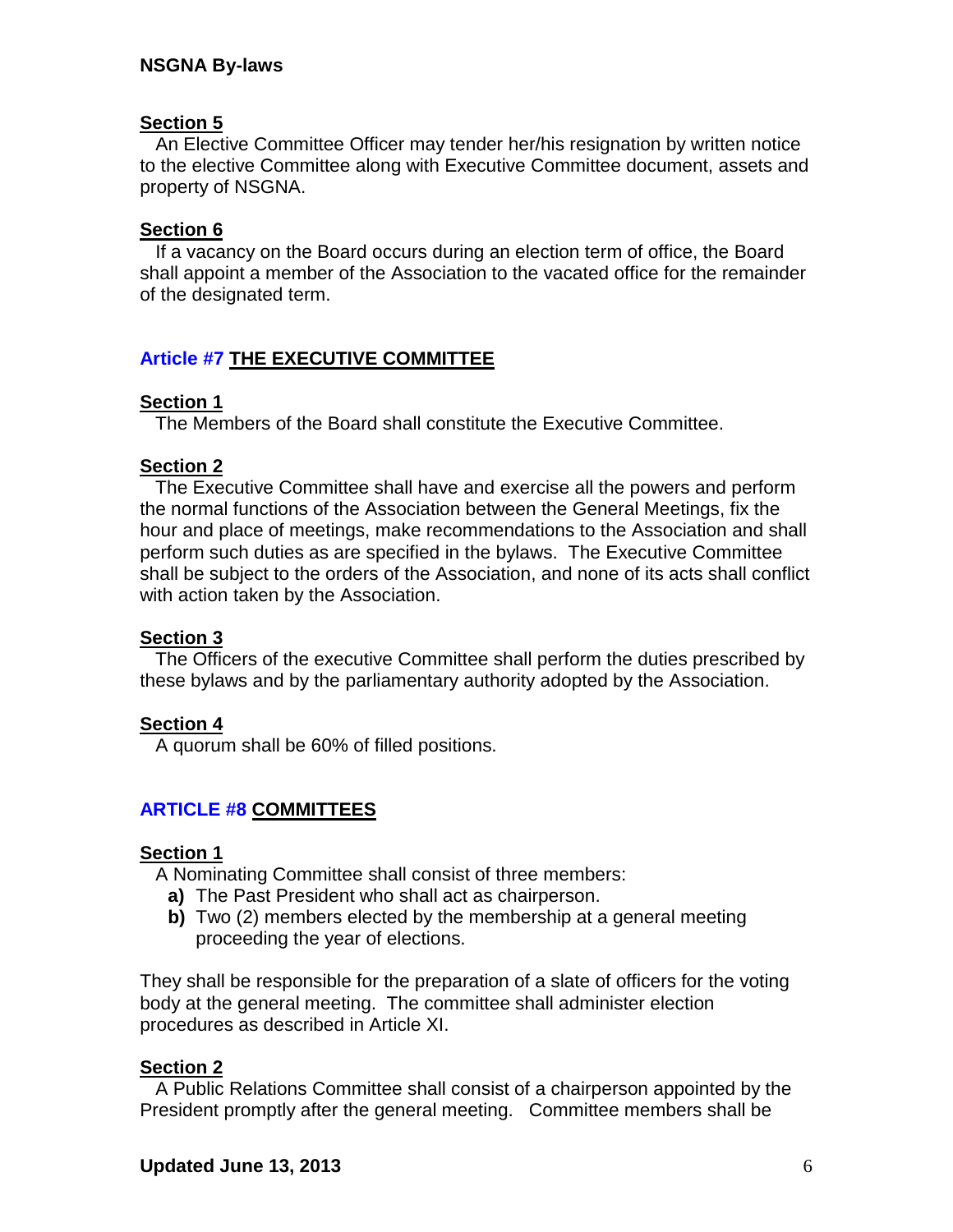appointed by the chairperson. The Committee shall be responsible for promoting the association's workshops and meetings, publishing the NSGNA Newsletter, maintaining the NSGNA website and liaison between the Association and relevant agencies, news media and others.

## **Section 3**

 Such other committees, standing or special, shall be appointed by the Executive Committee or by resolution from the members at the general meeting that shall from time to time be deemed necessary to carry on the work of the Association. The President shall be ex-officio member of all the committees except the Nominating Committee.

## **Section 4**

A majority of voting members of any committee shall constitute a quorum.

## **Section 5**

 A Scholarship Committee shall consist of a chairperson appointed by the Board and members solicited by the chairperson from the general membership as required. This committee shall be responsible for all matters related to scholarship awards of NSGNA.

# **Article #9 MEETINGS**

## **Section 1**

 The Association shall hold a General Meeting of the membership annually at a date and location chosen by the executive Committee for the purpose of electing officers, receiving reports of officers and all committees, and for any other business that may arise.

## **Section 2**

 The Association shall hold an educational conference, which shall be held in conjunction with the General Meeting.

## **Section 3**

 Special meetings of the Association may be called by the chairperson of the Association on her/his own motion and must be called by the Chairperson of the Association upon written request of the executive Committee or a majority of voting members of the Association. Such meetings shall be held within ninety (90) calendar days of such requests as received by the Secretary.

## **Section 4**

 Except as provided in Article VII, Section 4, of these bylaws, a quorum shall consist of twenty-five (25) members present who are eligible to vote or ten percent (10%) of members, whichever is the greater number. Voting for general business including elections shall be by a show of hands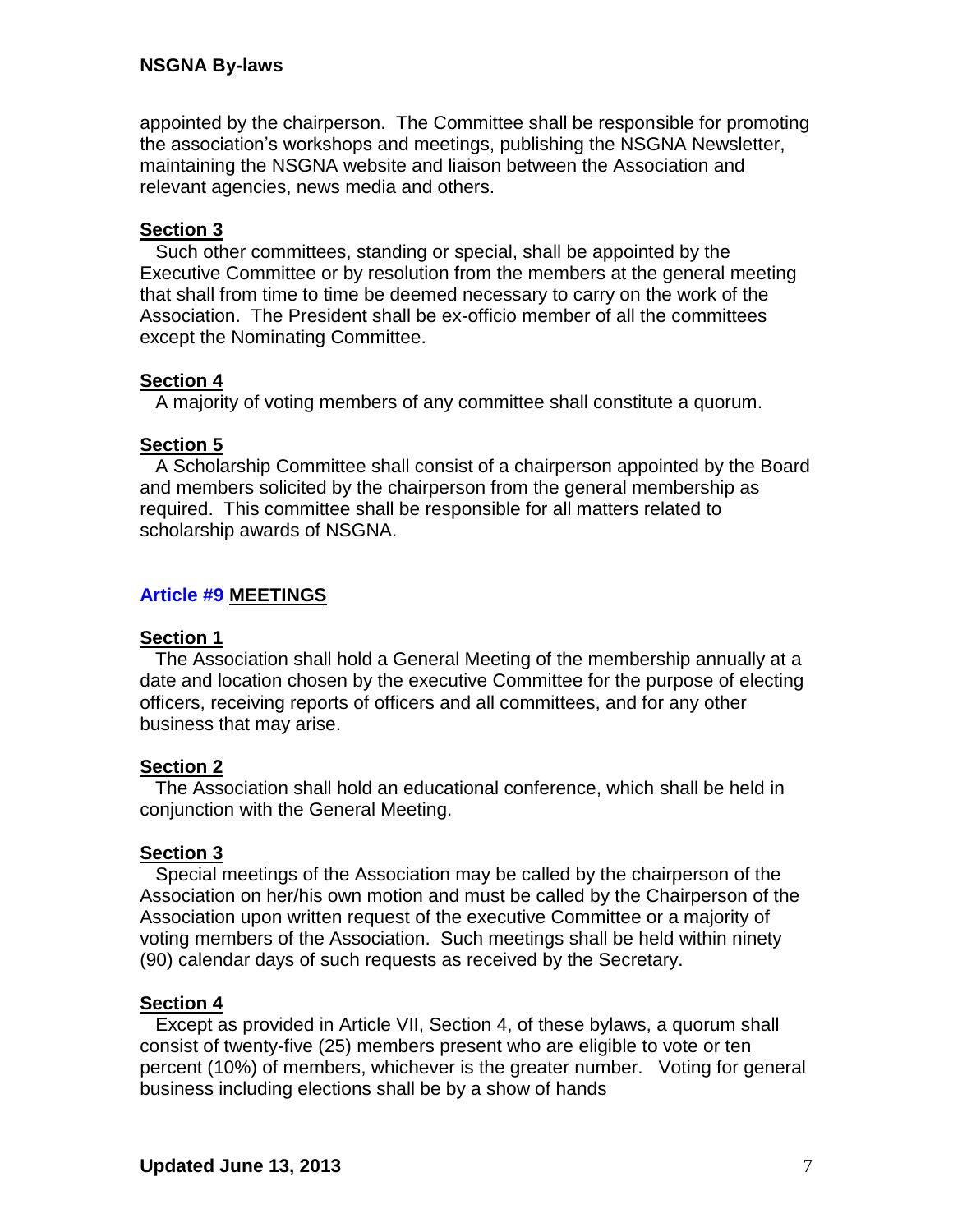## **Section 5**

 Meetings of the Executive Committee shall be held at the discretion of the Chairperson.

## **Section 6**

 Special Meetings of the Executive Committee may be called by the Chairperson and shall be called upon the written request of three members of the Executive Committee.

#### **Section 7**

 A full member, in good standing, shall have the right to vote at any meeting which she/he attends in person. In all voting procedures, the principle of one vote per member shall pertain.

## **Section 8**

 Notice of meetings shall be published at least thirty (30) days in advance of a meeting.

## **Article #10 RESOLUTIONS**

## **Section 1**

 Resolutions for consideration at the General Meeting shall be forwarded by a member or regional group in writing to the executive Committee meeting preceding the General Meeting. Such resolutions must be accompanied by explanatory documentation and information

#### **Section 2**

 Resolutions shall be reviewed and considered by the Executive Committee prior to the date of the General Meeting.

#### **Section 3**

 Resolutions approved by the Executive Committee shall be submitted in writing to the membership for study at the beginning of the General Meeting.

#### **Section 4**

 Any resolution received after the time herein set forth, may be presented to the General Meeting only with the unanimous consent of the voting members present.

## **Article # 11 ELECTION PROCEDURE**

#### **Section 1**

 The election of officers shall be by a majority show of hands of the voting members present at a General or Special Meeting. If a candidate is uncontested,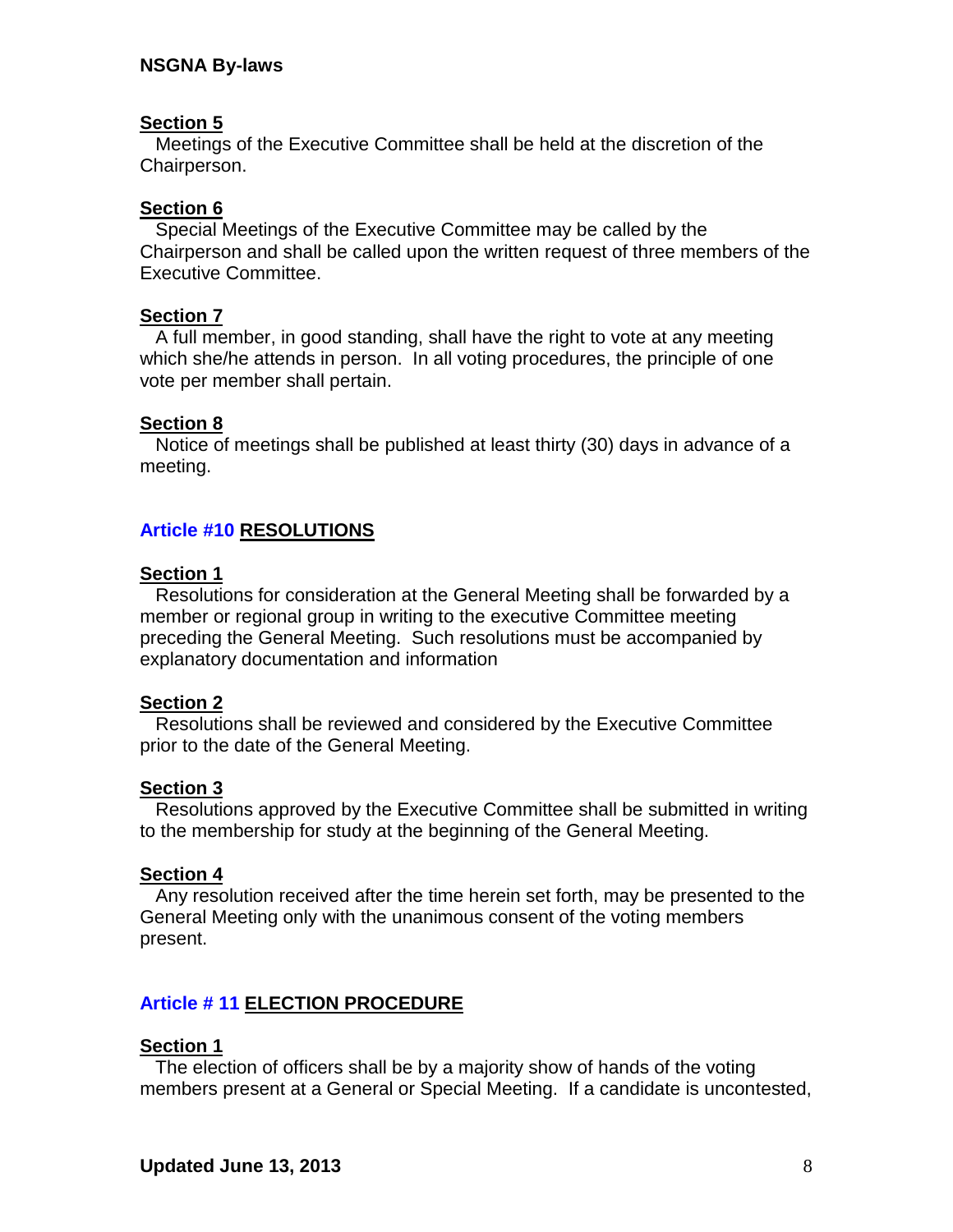that candidate shall be elected by acclamation. Nominations for office may be forthcoming from the floor of the meeting.

## **Section 2**

 Regions may nominate any member in good standing for any office. All persons nominated must signify a willingness to accept the office.

## **Section 3**

 Whenever possible, a minimum of two (2) nominees shall be nominated for each position to be elected.

## **Section 4**

 The Nominating Committee shall prepare the slate of officers and report the nominations to the Executive Committee meeting preceding the general meeting where elections will take place.

## **Section 5**

 The Chairperson of the Nominating Committee shall not cast a vote except in the case of a tie vote.

## **Section 6**

 The Candidates receiving the highest number of votes shall be declared elected; the results of the votes shall be announced at the General Meeting.

## **Article #12 FINANCE AND ACCOUNTING**

#### **Section 1**

 The fiscal year of the Nova Scotia Gerontological Nurses Association shall be April 1<sup>st</sup> and end March 31st of the following year.

#### **Section 2**

 Cheques and money orders shall be made payable to the Nova Scotia Gerontological Nurses Association.

#### **Section 3**

 Signing authorities shall be granted to three people who are members of the Executive Committee; one of which must be the Treasurer. Cheques must be signed by the treasurer plus one other signatory.

#### **Section 4**

 All claims are to be submitted and supported where indicated by receipted bills or vouchers. All claims must be approved by the Association's Treasurer before payment can be made.

## **Section 5**